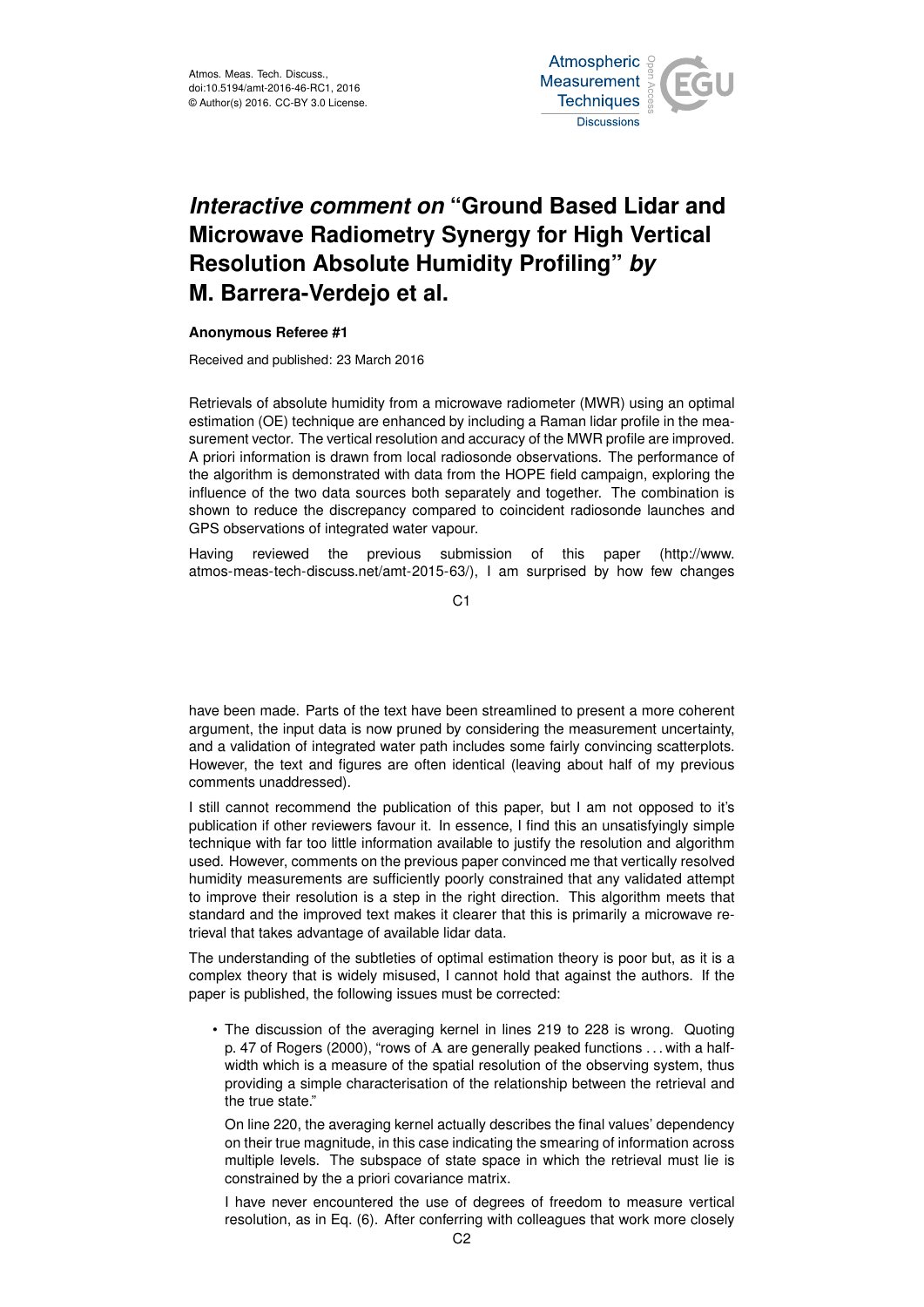with OE of thermal profiles, we consider it to be at a confusing and poor choice of metric, if not intrinsically wrong. A much more common and robust metric would be the width of the averaging kernels (e.g. the full-width at half maximum of a row of A).

• You still misuse the term 'error' in Section 5.3. In layman's terms, the error is how wrong your measurement was and the uncertainty is how wrong you think it might be. Robust definitions can be found at http://www.iso.org/sites/JCGM/ GUM-introduction.htm. The error can be approximated by considering the difference between the retrieved value and a more accurate reference measurement, as you do in Fig. 5. What OEM estimates is the uncertainty on the retrieved value, which describes the range of errors you would expect to see if you infinitely repeated the observation.

I also understand why you add the word 'theoretical', but it isn't necessary as the uncertainty is a prediction of a probability distribution.

A few more minor points and comments:

- TB is a non-standard (and frankly annoying) abbreviation for brightness temperature. I would suggest BT or  $T_B$ .
- L145 The word 'drift' doesn't appear in that Whiteman paper. I think you mean the thermal sensitivity of the filters.
- L150 There is a subtle point here that, though you don't need to mention it in the paper. you may wish to consider. Poisson statistics state that the variance of a measurement sample is equal to its mean. The lidar community uses this to assume that the value of a measurement is equal to its uncertainty squared. However, that measurement is only one sample from the distribution and is therefore an imperfect estimate of the mean; it's simply the best estimate available. This isn't usually

 $C<sub>3</sub>$ 

important but in a statistical analysis, such as OEM, this approximation implicitly states that smaller values are more accurate as they have smaller uncertainty (e.g. the OEM will fit  $1 \pm 1$  more closely than  $100 \pm 10$ ). Hence, you may wish to investigate if your analysis is biased towards small values in the presence of exceptionally negative noise (i.e. data noticeably smaller than that around it).

- L208 The test this sentence describes doesn't match the condition given in Eq. (3). Which one do you actually use?
- L234 If you're using the radiosonde data both to determine the lidar calibration factor and as an a priori, why don't you put the calibration factor in the state vector and constrain it (and it's uncertainty) with the a priori? For example, the difference between the blue and black curves in Fig. 2 is about 5%, which would be accounted for by the uncertainty in the calibration factor.
- L245 This reviewer is pleased to see correlation matrices rather than covariances.
- §3.4 I remain disappointed that you do not consider a more detailed forward model for the lidar. Could this be mentioned as possible future work, in an attempt to inspire other researchers?
- Fig. 2 The error bars don't cover the discrepancy between the retrieval and the radiosonde. Does this mean that your uncertainty estimate is too small or is the uncertainty on the radiosonde data large enough for the two profiles to be consistent?
- L335 The value at 5 km is consistent with those at 3 and 4 km, so you can't necessarily call that an increase. Your argument is strongest when pointing out that the joint technique gets 3 km closest to the radiosonde.

While the English isn't native, I find it comprehensible and appreciate the thorough descriptions and arguments. I would recommend the lead author spend an afternoon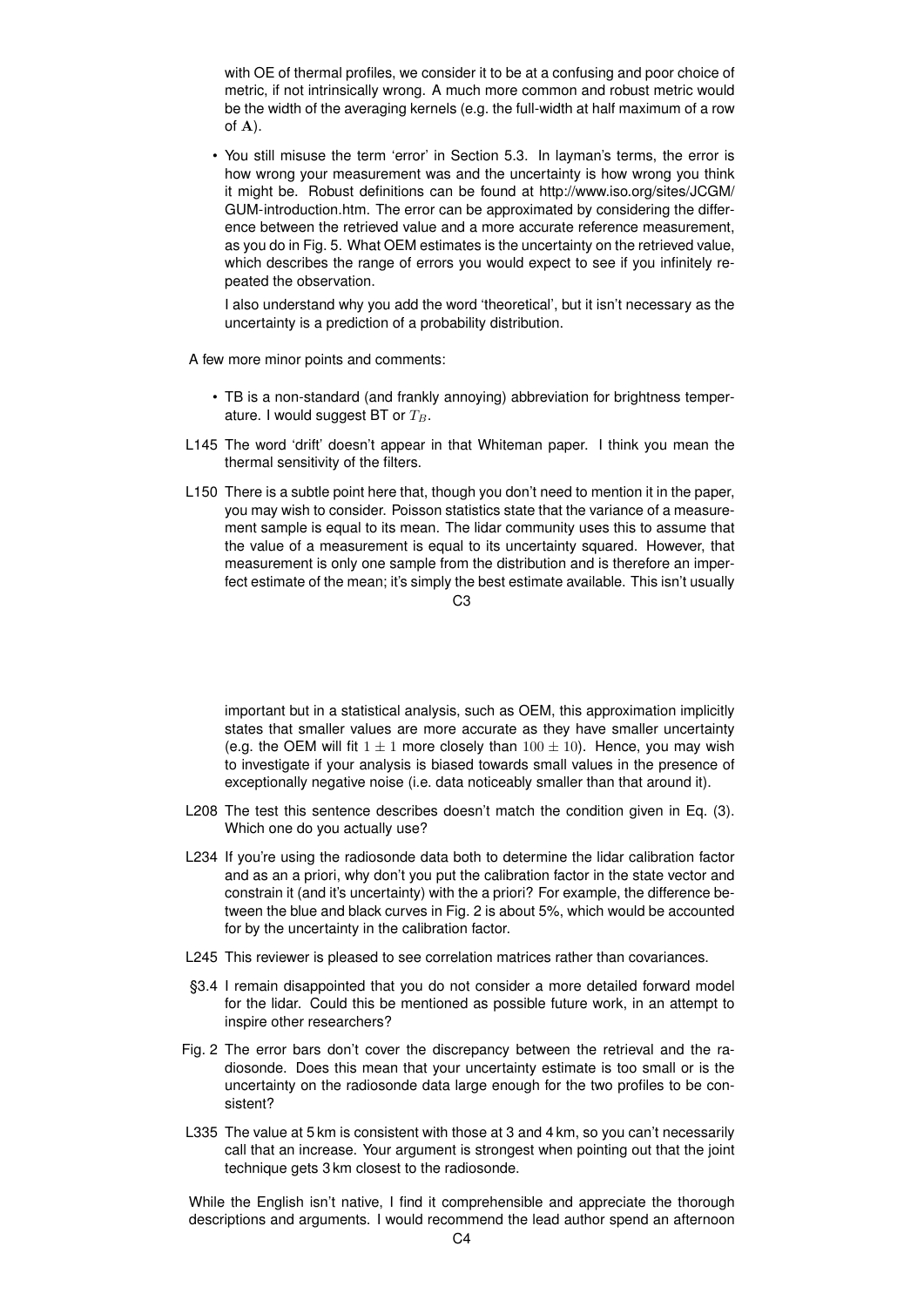proof-reading the paper, especially the middle sections, as there are a number of misspellings and duplicated words. The technical corrections I caught while reading follow:

- I do not know if this journal prefers 'ground-based' to be hyphenated; you use both so please pick one.
- Units are frequently italicised (presumably because they have been included within a  $$$  environment). Please consistently use plain font.
- Many of the references list both a DOI and a URL; the URL is redundant.
- L2 Nowadays there are a wide
- L31 which is difficult to capture with one instrument
- L41 Perhaps use 'have become' rather than 'became' and 'over recent years' rather than 'during the last years'.
- L45 You use 'day time' here and 'daytime' on line 49. Please pick one.
- L59 Are you sure you mean 'features'? I thought the measurements of a MWR would be better described as 'levels'.
- L83 'to incorporate' could be removed without changing the meaning of this sentence. If you prefer to keep it, 'one' needs to precede it.
- L85 You don't need to pluralise 'month' when used as an adjective.
- L111 Raman scattering of the 355 nm beam
- L133 During HOPE, BASIL was calibrated
- L134 calibration coefficient was estimated by comparing

C5

- L144 Use H\$\_2\$0 rather than \$H\_20\$. Repeated on L165 and L167.
- L163 of the K-band contain
- L166 liquid water increases with
- L195 This equation doesn't conform to the journal's style guide.
- L197 the MWR and the profile of the mixing ratio
- L203 when a perturbation is added to the atmospheric state vector
- L222 degree of freedom and can be interpreted as
- L215 represent the number of independent
- L295 divides the atmosphere into layers
- L298 To typeset the second exponential, I would recommend  $\exp\left(-\int_0^s \alpha(s') \mathrm{d}s' \right)$
- L317 a complete profile from the ground up
- L324 a dominant role in defining the vertical
- L329 The uncertainty is small in the region
- L350 the vertical resolution for only-RL becomes infinite.
- L381 during HOPE, and therefore this period
- Fig. 5 Invert the order in which the three plots of 5(b) are described to mimic the left-toright manner in which they are presented.
- L462 regions (see section 5.2)